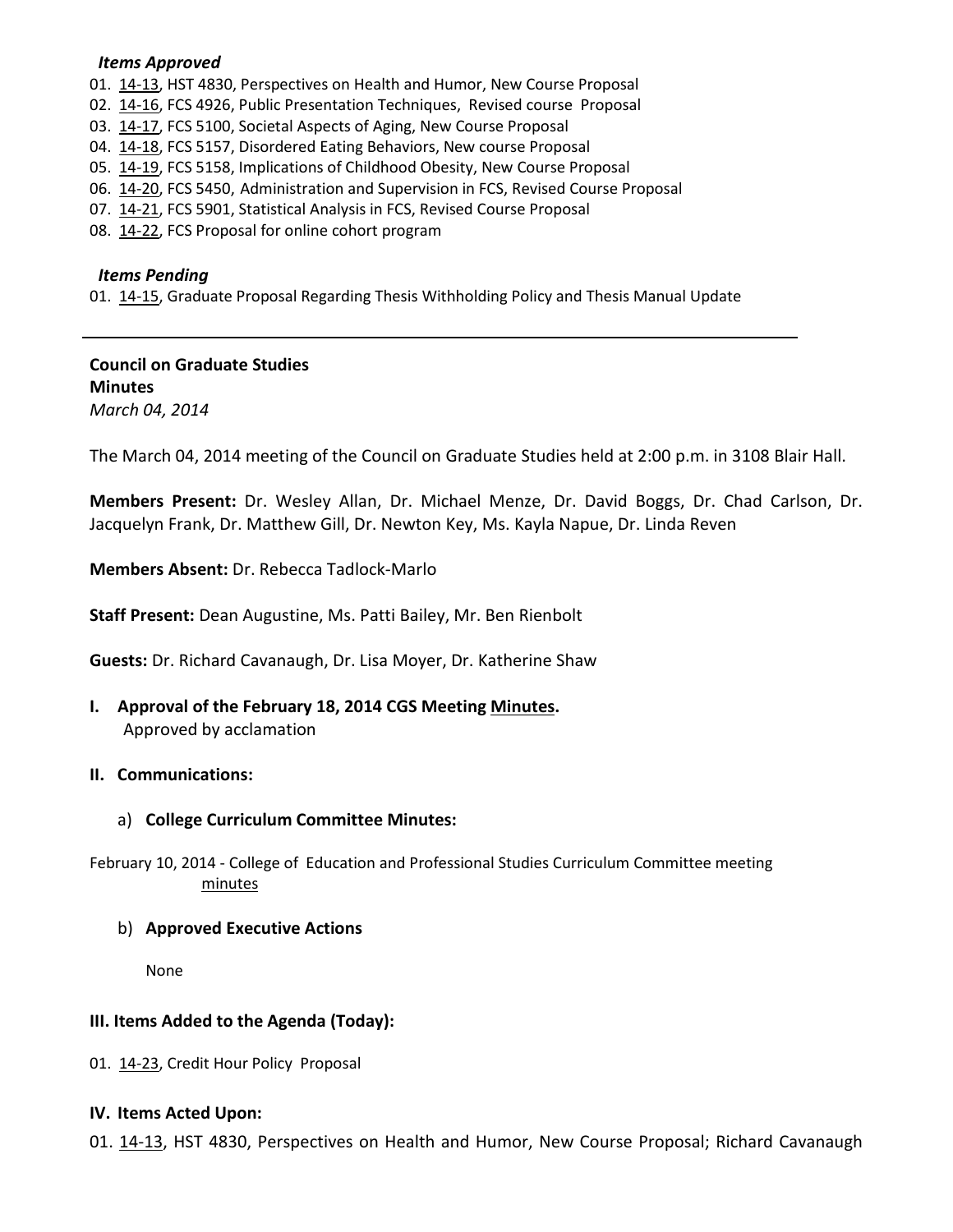presented the course. Council approved unanimously; Effective date – Summer 2014 (3-0-3) HST 4830, Perspectives on Health and Humor,

This course will focus on theoretical and empirical approaches to understanding humor from a holistic health perspective. Discussion of current research findings will be used to illustrate the vital connection between humor and individual well-being. This class will build and expand upon the basic health concept of the holistic health model through the application of strategies designed to integrate humor into the individual's life.

• Item 14-17 taken out of order by request of presenter; approved by council acclamation

02. [14-17,](http://castle.eiu.edu/~eiucgs/currentagendaitems/agenda14-16.pdf) FCS 5100, Societal Aspects of Aging, New Course Proposal; Jacquelyn Frank presented the course. Council approved unanimously; Effective date – Fall 2014

(3-0-3) FCS 5100, Societal Aspects of Aging,

Review of current social gerontological theories and research; consideration of structural aspects of the social order as related to the aging process.

03. [14-16,](http://castle.eiu.edu/~eiucgs/currentagendaitems/agenda14-16.pdf) FCS 4926, Public Presentation Techniques, Revised course Proposal; Katherine Shaw presented the course. Council approved unanimously; Effective date – Spring 2015

(3-0-3) FCS 4926, Public Presentation Techniques,

Development of visual merchandising techniques and materials to present goods and services in relationship to functional and aesthetic concerns.

Prerequisites: FCS 2244 or its equivalent

04. [14-18,](http://castle.eiu.edu/~eiucgs/currentagendaitems/agenda14-18.pdf) FCS 5157, Disordered Eating Behaviors, New Course Proposal; Lisa Moyer presented the course. Council approved unanimously with correction in instructional delivery method; Effective date – Summer 2014

(1-0-1) FCS 5157, Disordered Eating Behaviors

The diagnostic criteria and treatment plans for disordered eating behaviors will be analyzed in the context of the larger family unit. This course is restricted to graduate students enrolled in the MS in FCS graduate online cohort

Prerequisites: FCS 2100 or its equivalent

05. [14-19,](http://castle.eiu.edu/~eiucgs/currentagendaitems/agenda14-19.pdf) FCS 5158, Implications of Childhood Obesity, New Course Proposal; New Course Proposal; Lisa Moyer presented the course. Council approved unanimously with correction in instructional delivery method; Effective date – Summer 2014

(1-0-1) FCS 5158, Implications of Childhood Obesity,

Investigation of the causes and potential ramifications of childhood obesity in the context of the

2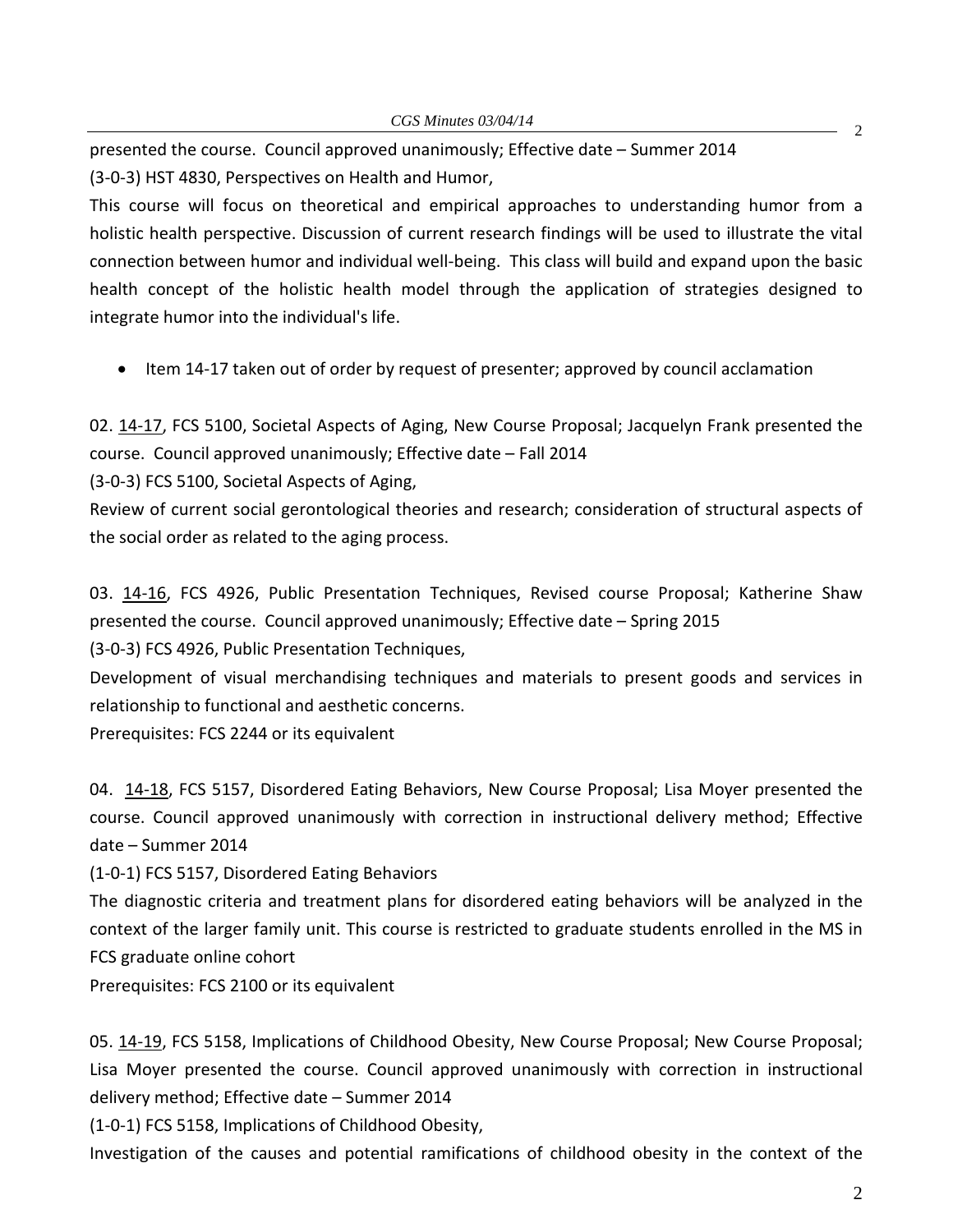family unit. This course is restricted to graduate students enrolled in the MS in FCS graduate online cohort

Prerequisites: FCS 2100 or its equivalent

06. [14-20,](http://castle.eiu.edu/~eiucgs/currentagendaitems/agenda14-20.pdf) FCS 5450, Administration and Supervision in FCS, Revised Course Proposal; Lisa Moyer presented the course. Council approved unanimously; Effective date – Summer 2014

(3-0-3) FCS 5450, Administration and Supervision in FCS,

This course will examine management theories, best practices, current trends and issues, ethical issues, communication, public policy, and the hiring process for managing/supervising non-profit social service agencies in order to help students become effective supervisors in the workplace. This course is restricted to graduate students enrolled in the MS in FCS, MS in Dietetics, or the MA in Gerontology graduate programs

07. [14-21,](http://castle.eiu.edu/~eiucgs/currentagendaitems/agenda14-21.pdf) FCS 5901, Statistical Analysis in FCS, Revised Course Proposal; Lisa Moyer presented the course. Council approved unanimously; Effective date – Summer 2014

(3-0-3) FCS 5901, Statistical Analysis in FCS,

This course will cover basic statistical concepts in Family and Consumer Sciences where students learn to apply statistics to professional practice and develop a more sophisticated understanding of the research process. This course is restricted to graduate students enrolled in the MS in FCS, MS in Dietetics, or the MA in Gerontology graduate programs

Prerequisites: Only open to FCS students or with permission of instructor

08. [14-22,](http://castle.eiu.edu/~eiucgs/currentagendaitems/agenda14-22.pdf) FCS Proposal for online cohort program; Lisa Moyer presented the course. Council approved unanimously with corrections; Effective date – Summer 2014

## **02 Committee Reports:**

**Textbook Advisory-** Michael Menze; no report **Library Advisory**- David Boggs; no report **Academic Technology** (ATAC)- Newton Key; no report **President's Round Table-** Dean Augustine; no report **Honorary Degree**- Jackie Frank; no report **GSAC**- Bill Elliott; committee met; hosted social event 02-14-14, first GSAC scholarship to be offered **CAA Processes Subcommittee-** Wesley Allan; no report

## **03 Other Items:**  None

**04 Dean's Report:**

3